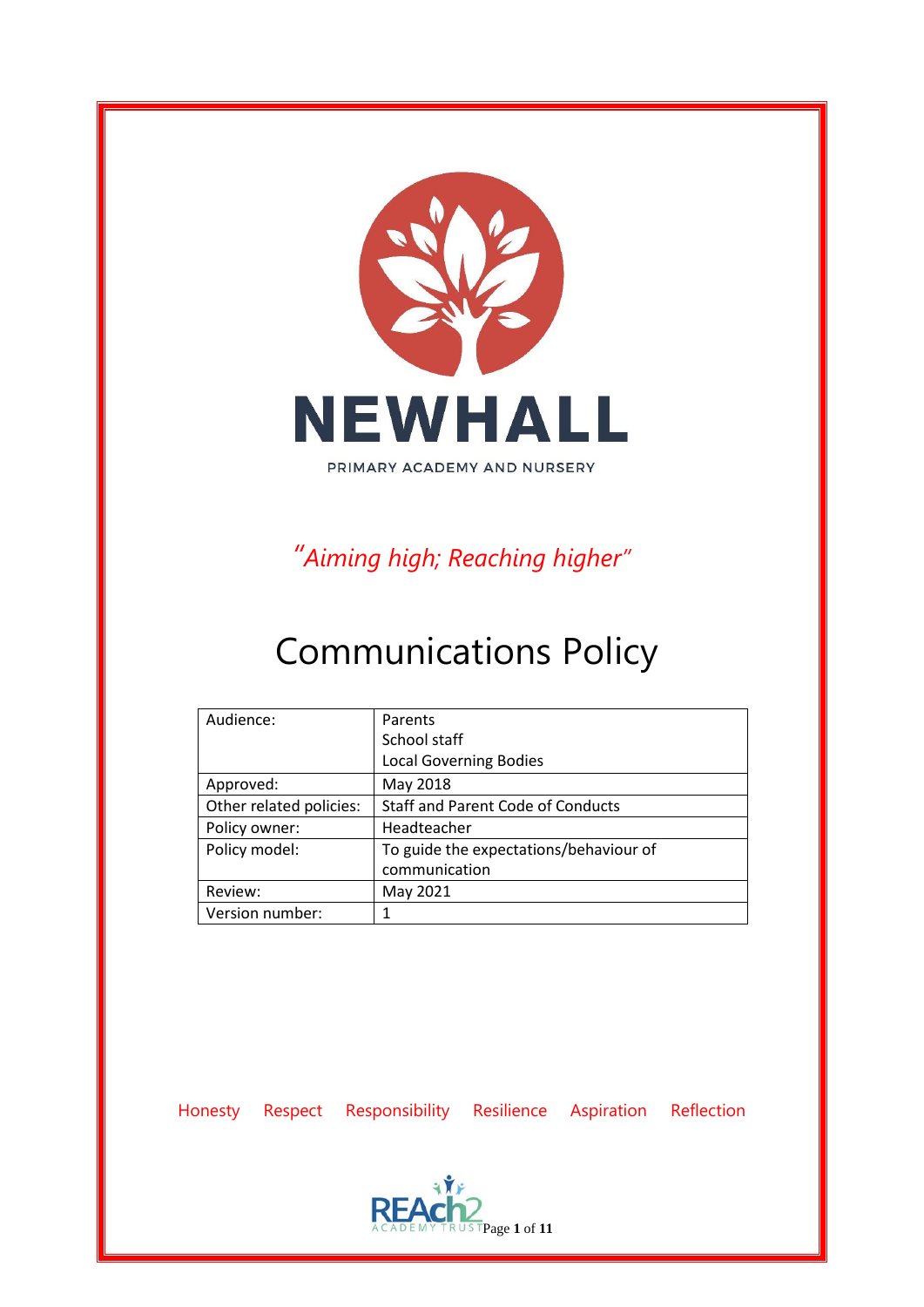### **An Overview of Communication at Newhall Primary Academy and Nursery**

#### **Aim**

To ensure that Newhall Primary Academy and Nursery is a thriving and successful educational setting, we must communicate effectively with each other, with our children, with their parents and carers, and with other members of the wider community. We need to ensure that communications between all members of the school community are clear, professional, timely and appropriate.

#### **Definition of communication**

- Good communication is much more that the exchange of information. It is through effective and interactive communication that information is transmitted, understanding is developed and shared, trust is built, confidentiality respected and action coordinated.
- We should also remember the importance of listening.
- Every member of staff has a responsibility to support effective communications and needs to recognise that the quality of their communications reflects on the school's reputation.
- Communication includes not only the message but also how that message is communicated; not only the responsibility for communication but also how effectively that responsibility has been carried out.

#### **Principles**

All communications at Newhall Primary Academy and Nursery should:

- Keep staff, children, parents and carers, governors and other stakeholders well informed.
- Be open, honest, ethical and professional.
- Use jargon free, plain English and be easily understood by all.
- Be actioned within a reasonable time.
- Use the methods of communication most effective and appropriate to the context, message and audience.
- Ensure that staff are fully informed of all relevant academy and nursery activity to enable them to be as effective as possible in their role.
- Take account of relevant academy and nursery policies.
- Be compatible with our academy and Trust values.
- Comply with agreed practice for written communications with parents, carers and other external contacts.
- Ensure that consultation issues, plans and changes which may affect the work of the academy are inclusive of all appropriate stakeholder groups.

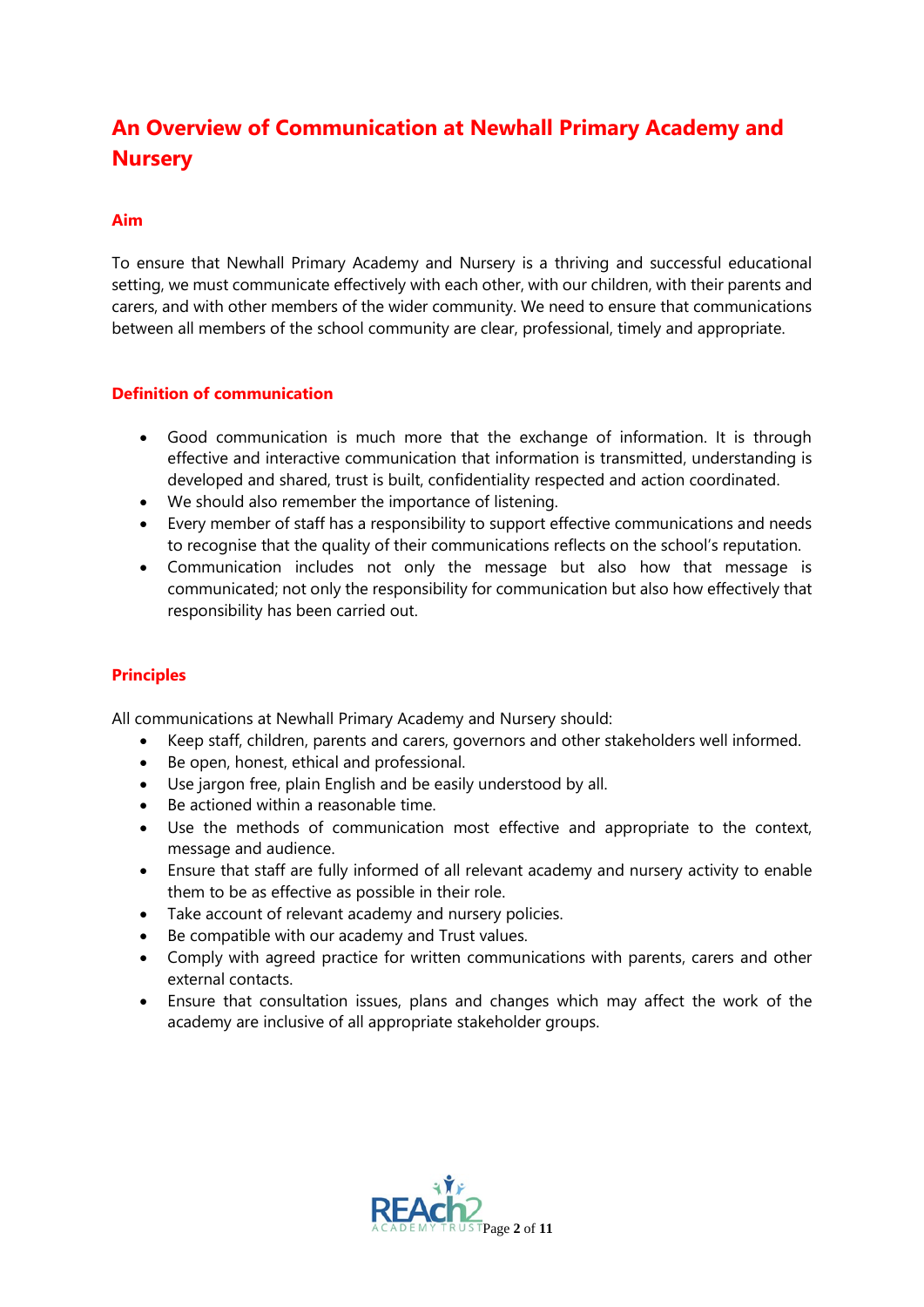#### **Responsibilities**

This section details the responsibilities of the different groups within the school.

#### Senior leadership

- To ensure information is made available to staff in a timely manner and via appropriate channels, where practicable face to face.
- To ensure that staff have the relevant information available to communicate with colleagues effectively.
- To maintain open channels of two-way communication and to listen to feedback and comment from all staff.
- To keep governors informed of developments and concerns.

#### All staff

- To communicate regularly with each other, preferably face to face, to ensure information is available and understood within the context of the classroom and working environment.
- To ensure they are informed and have access to information to be as effective as possible in their role and to support their work within the school.
- To use open channels of two-way communication to keep the leadership team and colleagues informed.

#### Parents/Carers

- Read the key communications issued by the academy and nursery, including the weekly newsletter and where a response is required (e.g. school trip letter), reply within the established time-frame.
- Raise issues or concerns at the earliest opportunity with the academy in the appropriate manner.
- Act on the communication (e.g. attending special meetings).
- Communicate with respect and courtesy.
- Follow the Parent Code of Conduct.

### **Methods of Communication between Staff**

#### **Internal**

- All staff receive a Staff Handbook, updated annually, providing them with important information about organisation and procedures within the school.
- A Work Plan of key dates, events and meetings for the coming academic year is published every summer term for the following year, to enable staff to plan accordingly. This then informs the list of dates which are given to parents and carers.
- All formal meetings should be structured and minuted using the agreed academy minute formats (either staff meeting, child discussion, staff discussion or parent discussion or outside agency/visitor discussion form) and where possible, members invited to contribute to the agenda.
- Information and notification of initiatives are communicated through face-to-face discussion, and where necessary, the use of email to follow up with. Email is a quick, effective way of communicating information however it should not replace face to face meetings where discussion is required.

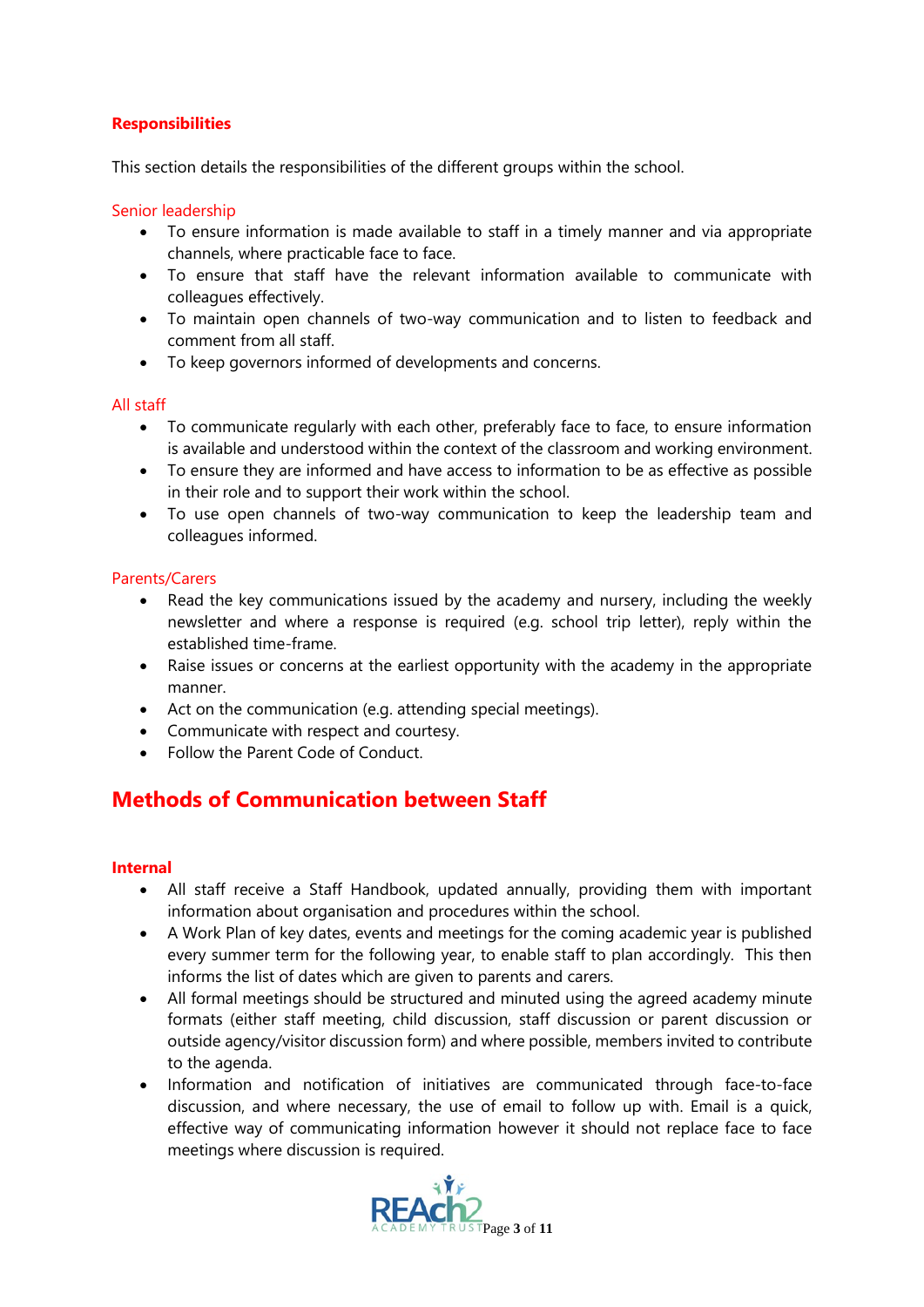- Written communications should be sent electronically to reduce printing costs, but where hard copies are necessary, they should be placed in pigeon holes, in the staffroom, which staff must check daily or handed to staff personally.
- Where e-mails are used for communication, they should not require specific action to be taken, unless this has already been discussed in a face-to-face situation to clarify any points staff may have about what is expected.
- School staff professional development meetings take place every week on a Monday from 3.45-5.00pm. The minutes of each meeting are emailed to all relevant staff and placed on the staff notice board, as well as saved on the main server.
- A full staff briefing is held every Friday morning at 8.30am in the staffroom. All staff are expected to attend. Key points of these briefings are displayed on the staffroom notice board. The diary for the coming week is discussed.
- The school diary is accessible on line and all members of staff can access it. Events are discussed in advance at meetings but staff also have the responsibility to check future actions.
- The whiteboard in the staffroom is used for day to day notices, and contains the main events which are taking place over the following two weeks.
- Within each individual class, class teachers will produce a weekly newsletter.
- Every class must have a designated coloured tray which letters and other materials to go home with the children are placed in by the office.
- Reminders or letters to individual parents are sent to classes to be given out by the class teachers and must be given to children the same day.
- Some communication may take place at the end of collective worship/assembly. All staff must be informed of messages given to the children.

#### **External**

Schools have many lines of communication to maintain: with parents and carers, other schools, the community and with outside agencies. Our aim is to have clear and effective communications with all parents and the wider community. Effective communications enable us to share our aims and values through keeping parents well informed about academy life. This reinforces the important role that parents and carers play in supporting the academy.

Whilst staff will always seek to establish open and friendly relationships with parents and carers, they will also ensure that the relationships are professional. To this end, parents and carers should always be addressed in an appropriate manner, e.g. Mr/Miss/Mrs etc. We will try to make written communications as accessible and inclusive as possible. We seek to avoid bias, stereotyping or any form of racial discrimination. We wish to recognise and celebrate the contributions to our society by all cultural groups represented in our school.

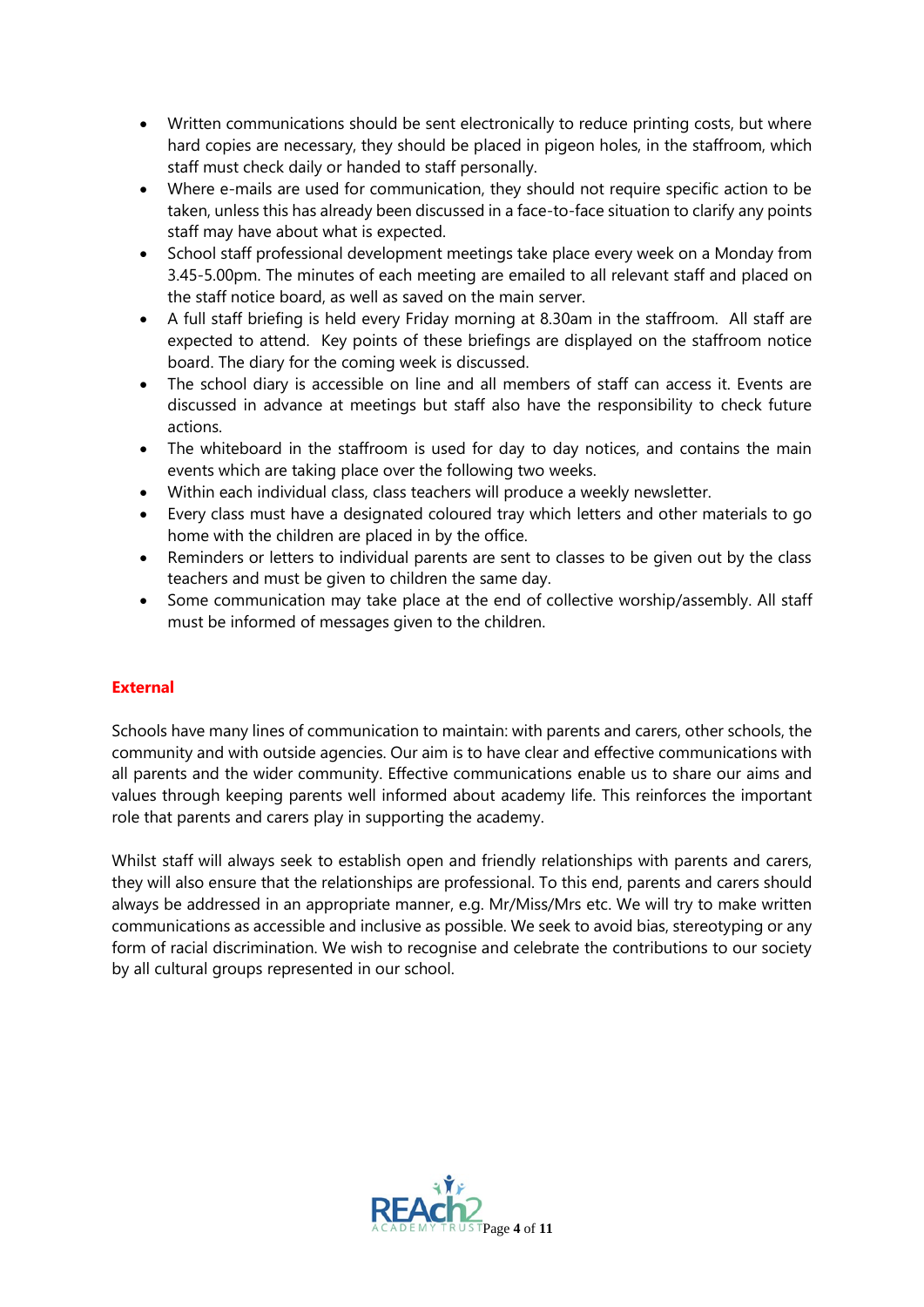## **Communication between Parents/Carers and the Academy and Nursery**

To ensure there are clear lines of communication within the academy and nursery, please find below a range of ways that parents/carers can get in touch so that they know who to approach to ensure their query is dealt with effectively.

| <b>Your query</b>                                                                                                                                              | Who you need to talk                                                                                                                                                                                                                                                                                                             | How to get in touch                                                                                                                                                                                                                                                                                                                                                                                            |
|----------------------------------------------------------------------------------------------------------------------------------------------------------------|----------------------------------------------------------------------------------------------------------------------------------------------------------------------------------------------------------------------------------------------------------------------------------------------------------------------------------|----------------------------------------------------------------------------------------------------------------------------------------------------------------------------------------------------------------------------------------------------------------------------------------------------------------------------------------------------------------------------------------------------------------|
|                                                                                                                                                                | to                                                                                                                                                                                                                                                                                                                               |                                                                                                                                                                                                                                                                                                                                                                                                                |
| Anything to do with your<br>individual<br>child:<br>their<br>behaviour<br>progress,<br>or<br>that<br>something<br>has<br>happened on the school<br>playground. | child's<br><b>Class</b><br>Your<br>Teacher/key worker is<br>always the first port of<br>call for any of these<br>queries; they may then<br>the<br>involve<br>Phase<br>Leader<br>other<br>or<br>member of the Senior<br>Leadership<br>if<br>team<br>necessary.                                                                    | <b>Make</b><br>appointment via<br>the<br>an<br>school/nursery office or drop them a<br>short note which can be passed to<br>them.<br>Please note that each teacher/key<br>will<br>different times<br>worker<br>have<br>available due to after school clubs and<br>meetings etc.<br>Please try to avoid 'catching' your<br>child's teacher in the morning as<br>they need to make a prompt start to<br>the day. |
| <b>Messages</b> about medical<br>appointments, childcare<br>arrangements, who is<br>collecting your child etc.                                                 | <b>Admin Assistant/s</b>                                                                                                                                                                                                                                                                                                         | A short note is best for these<br>$\bullet$<br>School<br><b>The</b><br><b>Business</b><br>matters.<br>Manager will then ensure Class<br>Teachers know and we have a<br>record in case of any problems.<br>Telephone<br>Number:<br>01279<br>$\bullet$<br>215480<br>• office@newhallacademy.org                                                                                                                  |
| Anything to do with your<br>child's Special Educational<br><b>Needs/ Disability (SEND)</b><br>provision or any concerns<br>you have about possible<br>SEND.    | child's<br>Again,<br>your<br>class teacher is the first<br>port of call for any of<br>these<br>queries<br>or<br>conversations as they<br>are teacher responsible<br>and know them best.<br>They may then involve<br><b>Special</b><br>the<br><b>Educational</b><br><b>Needs</b><br><b>Co-Ordinator</b><br>(SENCo), if necessary. | Make an appointment via the school<br>office or drop them a short note which<br>can be passed to them.<br>Those parents wishing to meet with<br>the SENCo need to be aware of her<br>whole-school responsibilities<br>other<br>and so is not available every day in this<br>capacity. Make an appointment via<br>the school office in this instance.                                                           |
| queries<br>with<br>Any<br>administration:<br>pupil                                                                                                             | <b>Admin Assistant/s</b>                                                                                                                                                                                                                                                                                                         | Pop in, telephone or e-mail.<br>School Telephone Number:<br>01279 215480                                                                                                                                                                                                                                                                                                                                       |

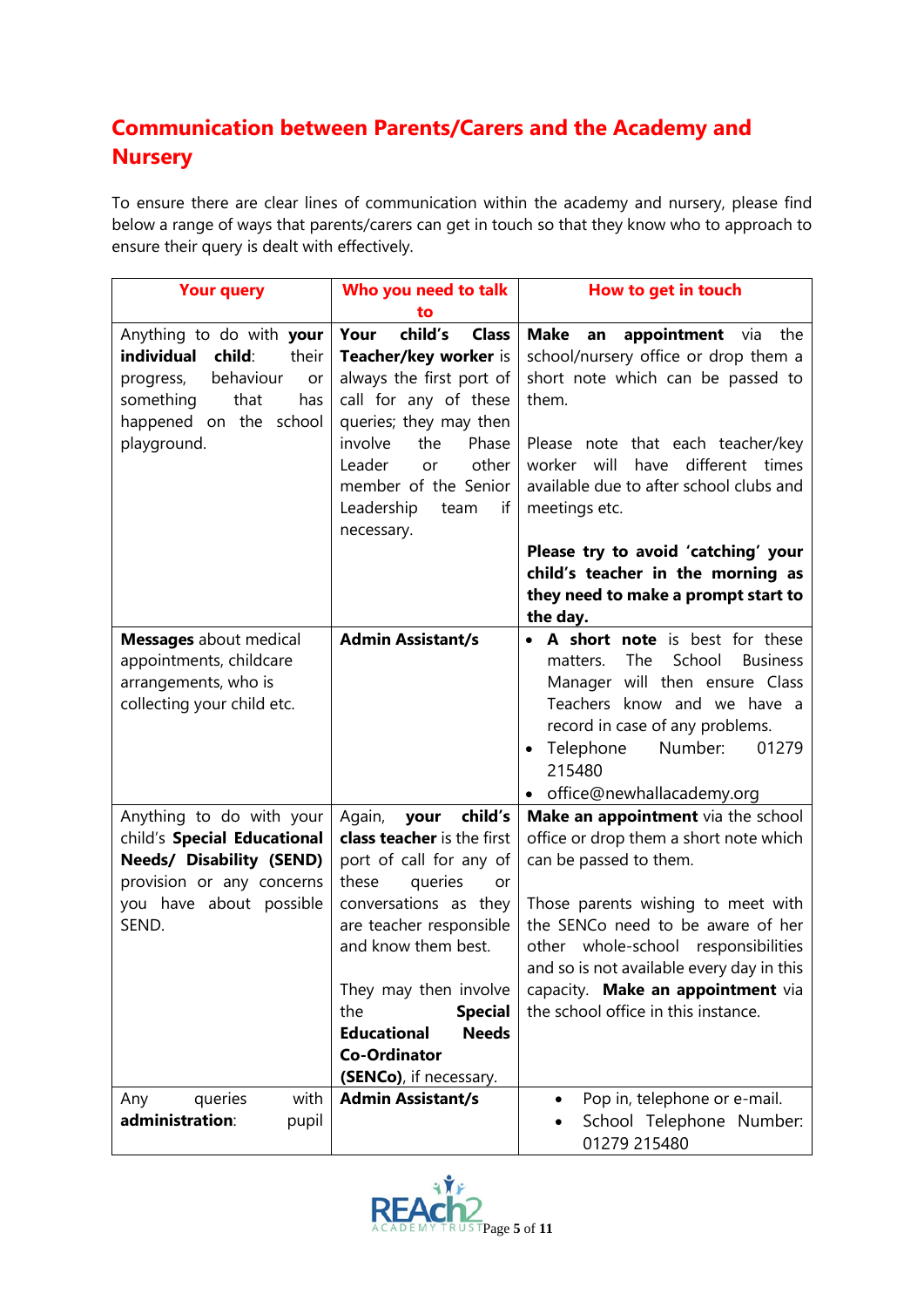| <b>Your query</b>                                                                                                                                                                   | Who you need to talk                                                      | How to get in touch                                                                                                                                                                                                                                                                                                                                                                |
|-------------------------------------------------------------------------------------------------------------------------------------------------------------------------------------|---------------------------------------------------------------------------|------------------------------------------------------------------------------------------------------------------------------------------------------------------------------------------------------------------------------------------------------------------------------------------------------------------------------------------------------------------------------------|
|                                                                                                                                                                                     | to                                                                        |                                                                                                                                                                                                                                                                                                                                                                                    |
| records, contact numbers,<br>admissions etc.                                                                                                                                        |                                                                           | Office@newhallacademy.org<br>$\bullet$<br>Office Post Boxes in the main<br>foyer (not cash)                                                                                                                                                                                                                                                                                        |
| Any queries with finance:   Admin Assistants<br>dinner<br>money,<br>music<br>school<br>trip<br>lessons,<br>payments etc.                                                            | <b>OR</b><br><b>School</b><br><b>Business</b><br><b>Manager</b>           | Pop in, telephone or e-mail.<br>$\bullet$<br>School Telephone Number:<br>01279 215480<br>Office@newhallacademy.org<br>Office Post Boxes in the main<br>foyer (not cash)                                                                                                                                                                                                            |
| about<br>queries<br>Any<br>fundraising in school and<br><b>Parent</b><br><b>Teacher</b><br>the<br><b>Association</b> for ideas for<br>events and volunteering to<br>help at events. | <b>PTA Committee</b><br><b>Admin Assistant/s</b>                          | Speak to the admin assistant/s or<br>$\bullet$<br>the class teacher and request to<br>speak with / contact a PTA<br>representative                                                                                                                                                                                                                                                 |
| Anything to do with whole<br>school issues or ideas for the<br>future<br>give<br>some<br><b>or</b><br>feedback.                                                                     | <b>Headteacher</b><br>$\prime$<br><b>Assistant</b><br><b>Headteachers</b> | Make an appointment via the<br>$\bullet$<br>office or write a short note. Please<br>note that if your appointment is<br>regarding<br>child,<br>your<br>the<br>Headteacher will ask that you have<br>already spoken with your child's<br>class teacher in the first instance.<br>School Telephone<br>Number:<br>$\bullet$<br>01279 215480<br>office@newhallacademy.org<br>$\bullet$ |
| regarding<br>Any<br>concerns<br>child<br>welfare<br>family<br>or<br>which<br>circumstances<br>we<br>need to be aware of or to<br>discuss serious issues or<br>concerns.             | Headteacher<br><b>Phase Leader for Early</b><br>Years                     | Make an appointment via the<br>$\bullet$<br>office or write a short note.<br>Telephone<br>Number:<br>School<br>$\bullet$<br>01279 215480<br>office@newhallacademy.org                                                                                                                                                                                                              |

#### **Letters**

Staff will respond to parents' letters within 48 hours (2 school days). Letters can be given to your child, to give to his or her class teacher, given to the school office or posted. As with emails, letters will be treated with appropriate confidentiality. Where the letter is in relation to a complaint made by the parent/carer, the complaints policy should be followed to ensure that the appropriate procedure is followed. Any letters which are sent to parents/carers by the academy must be checked by the Headteacher/Nursery Manager before they are sent. Copies of all correspondence to individual parents will be placed in pupil files.

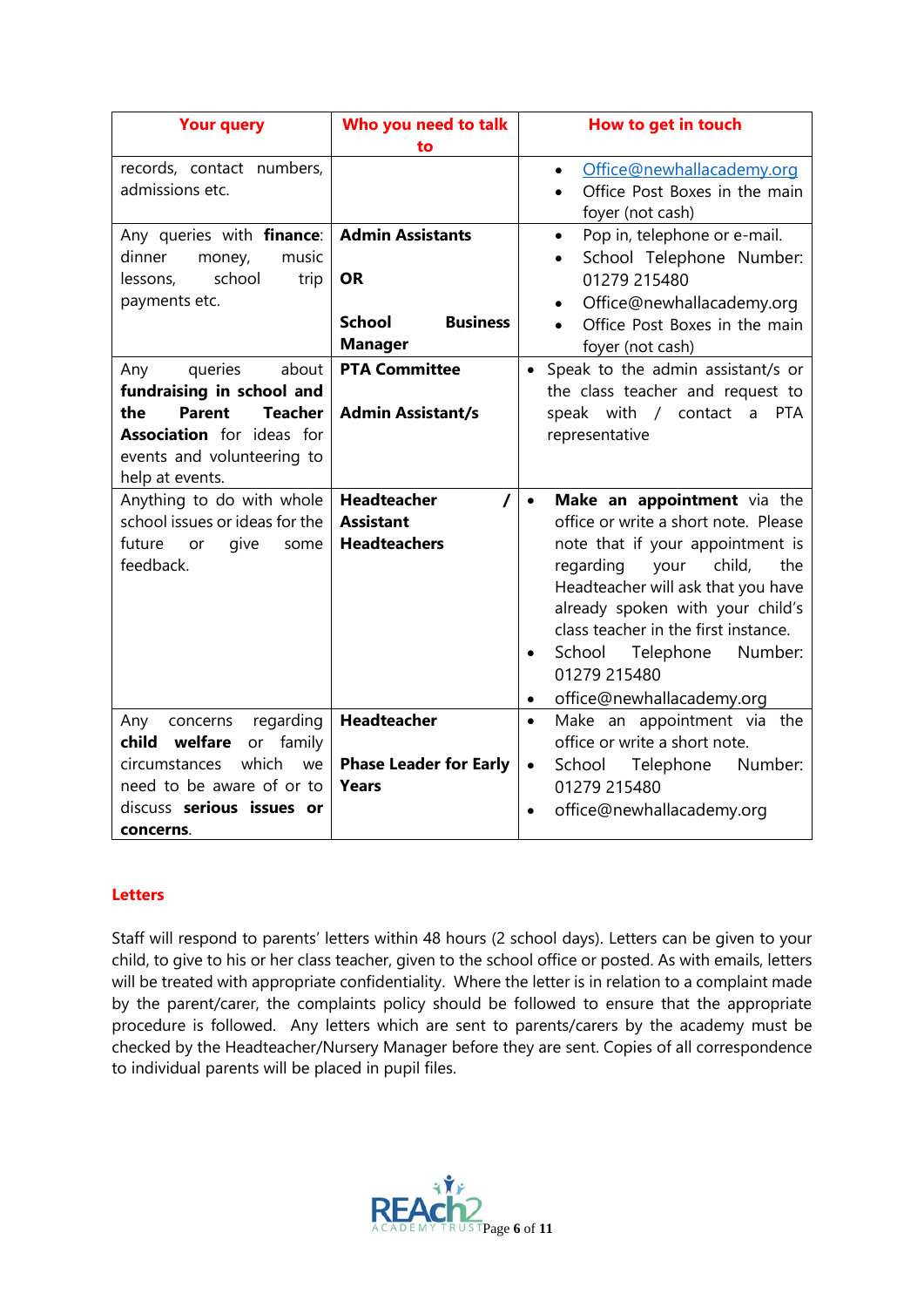#### **E mail**

The academy and nursery has an electronic mailing system it uses to communicate with parents and carers. Any communication that needs to be sent to parents using this system must be approved by the Headteacher/Nursery Manager.

These days, most people are communicating regularly by email and it has become one of the primary routes for establishing communication. That said, except for the office staff, our members of staff on the teaching and learning team are not office or computer based and therefore do not have the same level of access to email. It is not our policy to provide parents with email addresses for teaching staff. This is also one of our strategies for reducing the unnecessary and excessive workload of teachers and we request that parents do not ask teachers for them. Teaching staff are asked not to respond to any e-mails which come directly to them, without going through the appropriate channel below.

For the purposes of administration, parents and carers are asked to use the main office address for all email correspondence: [office@newhallacademy.org](mailto:office@newhallacademy.org) or the main nursery email address for all nursery correspondence: nursery@newhallacademy.org . All emails will be treated with appropriate confidentiality. Please note all emails should specify the member of staff to whom the query is addressed. In the first instance, this is usually your child's class teacher. Parents should be aware that any e-mails which are sent to the academy may not be opened immediately, and as such if your message or query is urgent, we ask that you call the school office to ensure that the school receives this timely information. Any e-mail which is sent to school will be acknowledged and responded to within two school days of the date it was delivered. The school office will ensure that your e-mail is directed to the relevant person/persons.

Where necessary, a hard copy of an email sent to a parent or received by staff from a parent will be filed on the child's personal file in the school office. The same applies to all internal mail, email transmissions concerning pupil matters. All emails requiring an answer should be responded within 48 hours (two school days).

#### **Telephone calls**

Effective telephone communication can sometimes be a problem in a school/nursery, where teachers/key workers may be teaching full time and running clubs or otherwise working with pupils at lunchtime or after school. Parents may be exasperated if they feel that a message elicits no immediate reply, when in fact there has been no available opportunity for the member of staff to reach a telephone to return a call.

Telephone calls are appropriate to notify us that your child will be absent from school, to communicate brief information about your child that the school needs to know or in an emergency, such as e.g. to let us know that you will be late collecting your child. We ask parents to telephone the school on 01279 215480 . The school office is open between 8.30am and 3.30pm, Monday - Friday during term-time. At all other times, there is an answering service available to take your message.

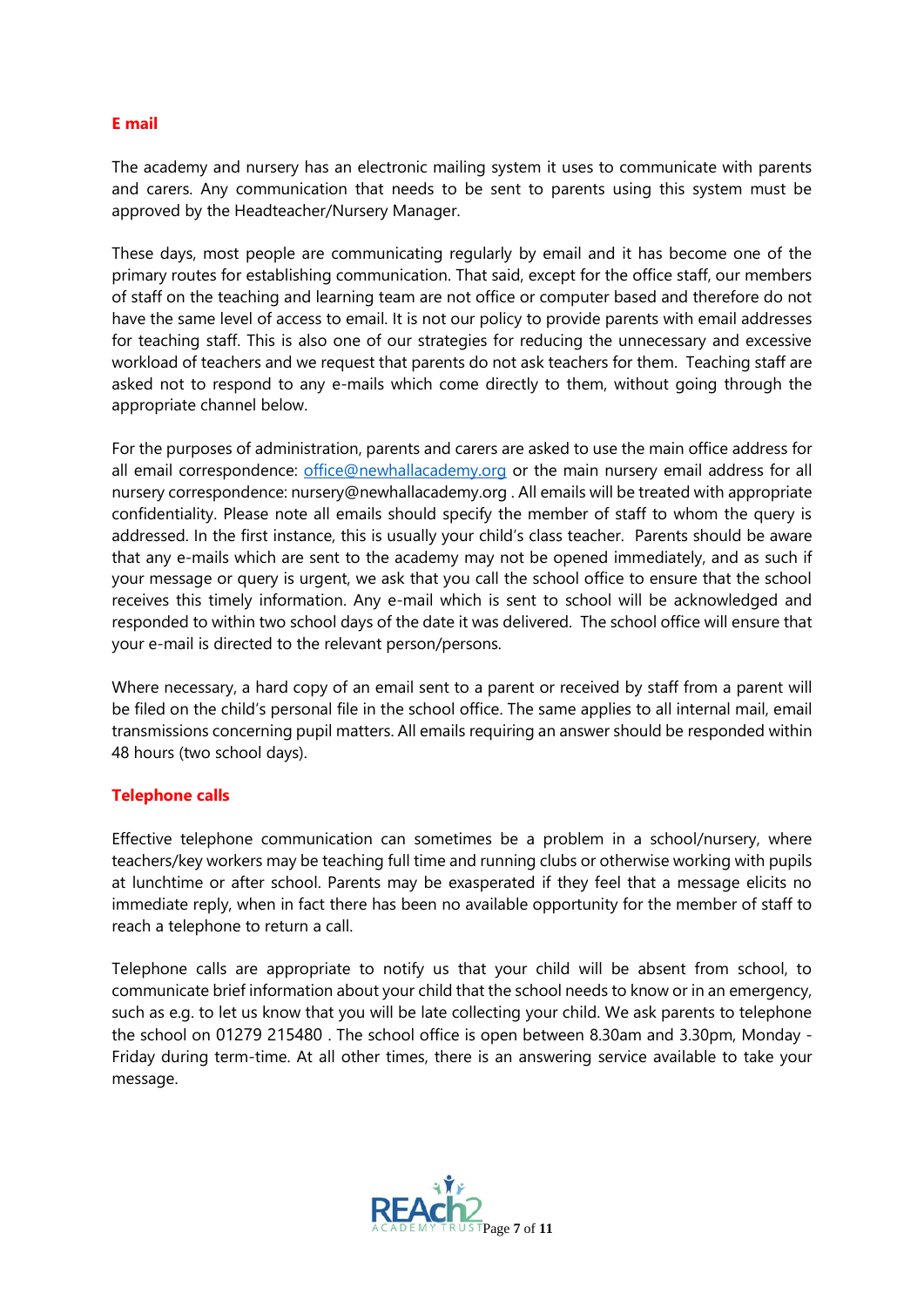Any messages which are for school/nursery staff are taken by the office team and then passed on to the appropriate member of staff. Office staff will take note of the necessary details of the call. Office staff should not interrupt teaching for staff to answer a telephone call.

Where a parent or carer does call to speak to their child's class teacher/key worker, the office will liaise with the class teacher/key worker to arrange a mutually convenient time for this, within two days. As a result, it may be that a member of staff is unable to call back on the same day that the call was made.

#### **Social Networking Sites/Blogs**

Staff will not communicate individually with parents, carers or pupils via social networking sites or accept them as "friends". Staff are instructed to report any such requests or interactions to the Headteacher.

The academy uses Twitter and Facebook as a way of posting reminders to parents/carers and sharing and celebrating the pupils' learning at Newhall. Where this method of communication is used, a professional manner will continue to be used at all times, as it would be for any communication within the academy.

#### **Written Reports**

Once a year, we provide a full written report to each child's parents/carers on their progress in each area of learning. This report identifies areas of strengths and areas for future development. Pupils are also given an opportunity to comment on their progress. There will be two shorter reports at the end of the Autumn and Spring Term, which will identify attainment and progress in key areas.

#### **Learning Reviews**

Parents are invited to meet with their child's class teacher/key worker twice during the year, in the Autumn and Spring Terms for parent-teacher consultations, which we call 'Learning Reviews'. There is also an option to meet for a third time following the end of year report.

You will be advised of the date through an individual letter and asked to sign up for a specific day/time to meet with your child's teacher via our online booking system. If you are unable to use the online system you will be able to telephone or e-mail the school office who will assist you in making an appointment. We would encourage all parents to take up this opportunity. If you are unable to attend on the designated days, you can request to make an alternative arrangement directly with your child's teacher, or via the School Office at a mutually convenient time.

#### **SEND Reviews**

Parents of children with SEND will meet with their class teacher three times a year as an extended Pupil Learning Review. This gives them the opportunity to celebrate their child's successes, and to

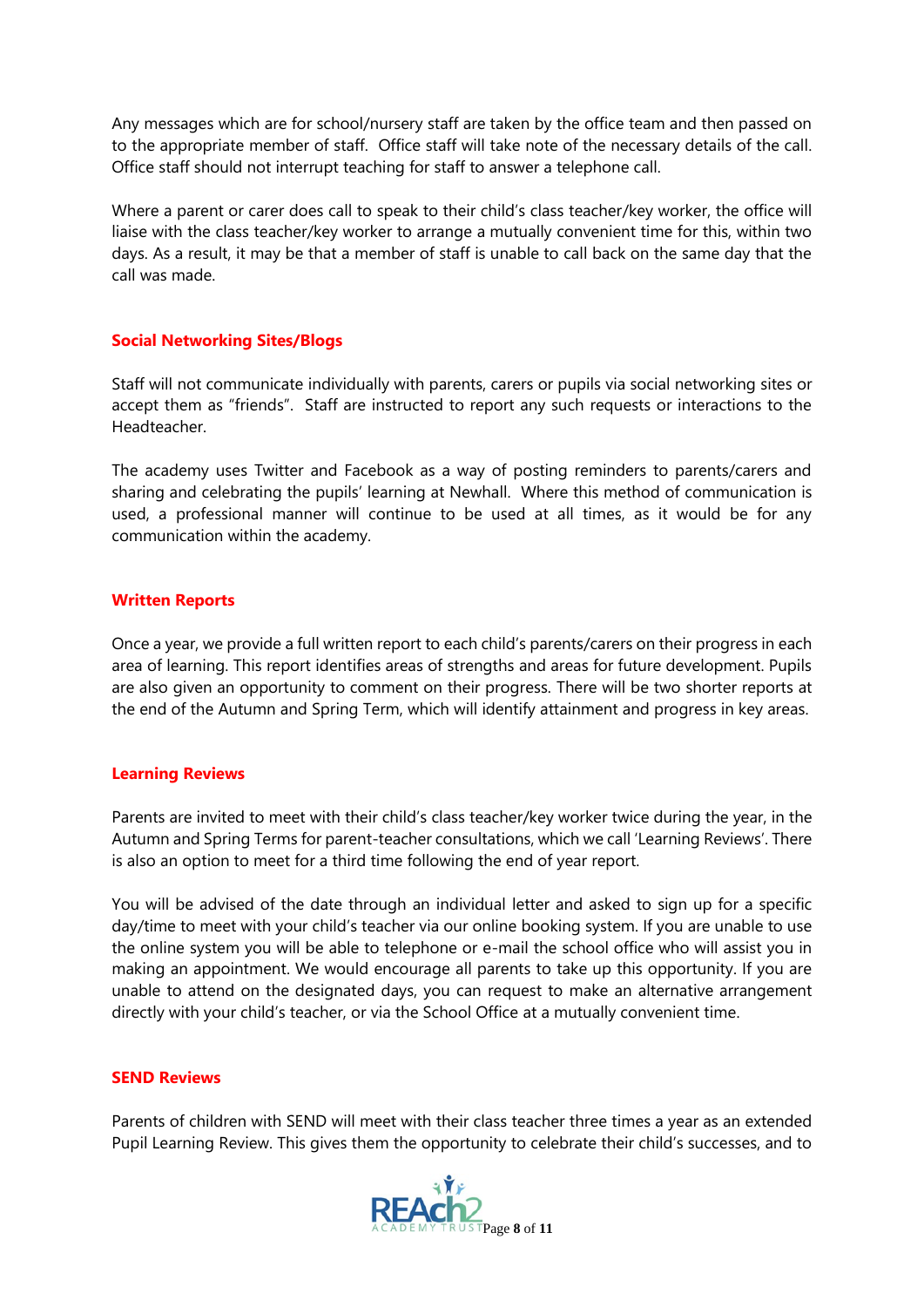support their child in areas where there is a need for support. We encourage parents to contact the school if any issues arise regarding their child's progress or well-being. When children have educational needs, or if they are making less than expected progress, parents will be invited to meet with their child's teacher more regularly.

We will also make reasonable adjustments to our arrangements if this will enable a parent with a disability to participate fully in a meeting at our academy, or to receive and understand communication.

#### **Academy and Nursery Prospectus**

The academy and nursery prospectus contains a range of specified information to give parents a full picture of provision at Newhall. This is updated every year and placed on the website.

#### **Academy and Nursery Website**

The website provides information about the academy and nursery, as well as latest news and information and is an opportunity to promote the school to a wider audience.

#### **Transition visits**

Transition visits (either to pre-school or home) take place either at the end of the term before a child starts at the academy/nursery, or during the first two weeks of the term in which they start for those families with children in Reception or Nursery.

Several meetings for new parents are organised at an appropriate time for them to receive information prior to their child starting at the school.

#### **Newsletter**

The academy weekly newsletter is sent to parents/carers via the electronic mailing system, with paper copies available on request or sent to parents who are not able to access it online. It contains general details of school events and activities, as well as sharing and celebrating the learning throughout the academy in that week. It is published every Friday during term-time. Parents are asked to ensure that the academy has the correct e-mail address on its system for communication. A calendar of forthcoming school events is at the end of each newsletter.

#### **Letters**

We send other letters of a general nature out on a Tuesday or a Thursday, or on any day if necessary, and place copies of all communication (including newsletters) on the academy's website. We limit the communication to particular days so that parents/carers know what to expect and are not bombarded with communication and letters each day where possible.

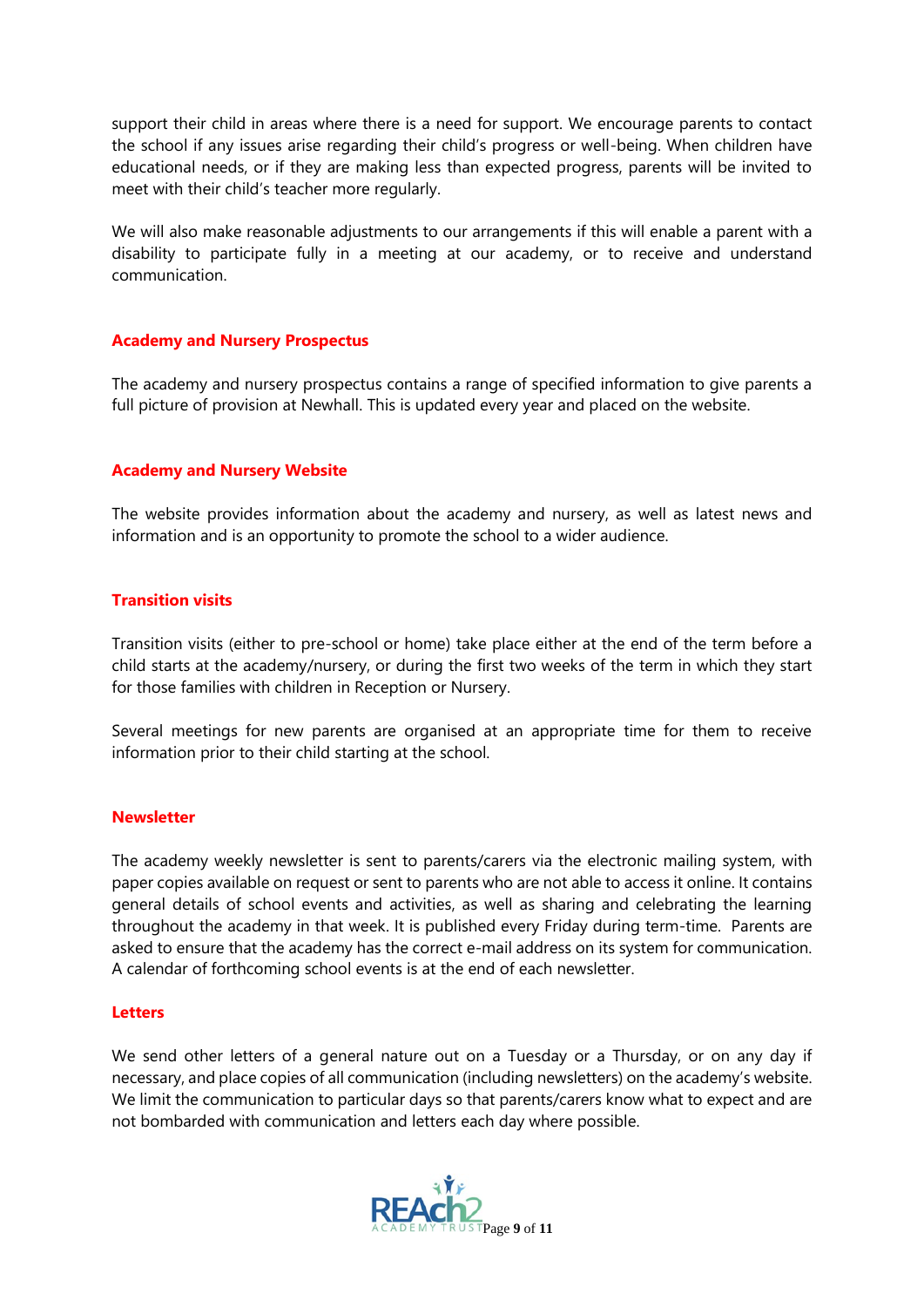#### **Reading diaries**

Children in all classes within the academy have a reading diary/record. This enables parents to record a wide range of information about their child's reading.

#### **Individual meetings**

Parents are welcome to visit the academy to discuss their child's progress, ask questions, and gain support or talk about their child/home issues with either the child's class staff. Parents are asked to phone school staff to make an appointment. This allows the school time to organise cover to make staff available to speak to the parents. Our aim is to see the parents as quickly as possible; we try to arrange a meeting within five school days.

Your first point of contact in the school is always your child's class teacher and in the nursery is the key worker. For all other queries, the school office will direct you to the appropriate member of staff, to deal with your query and arrange any appointments for you.

It is sometimes possible to speak with the class teacher/key worker or Head Teacher, very briefly, at the beginning or end of the school day. For longer discussions, you will need to make an appointment. We would advise you not to arrive at the school with the expectation that you can be seen straight away, as this may not be possible.

Some parents, especially of the younger children, can have a brief word with a member of academy staff before and after school/nursery. Parents/carers should be mindful that teachers/key workers have limited time in the mornings as they need to register the children and begin the days learning.

#### **Residential Meetings**

Meetings are held prior to any residential trip to inform parents of planning, content and arrangements.

#### **Open Evenings/Afternoons**

At the end of each term parents and cares are invited to our Open evening/afternoon, when you can look at your child's work with him or her that they have completed during the term. Other open evenings and afternoons take place throughout the year where specific whole-school or yeargroup events have taken place, e.g. during global diversity week.

#### **The academy office**

The office is open between 8.30am and 3.30pm, Monday - Friday during term-time. We would strongly encourage you to use one of the methods detailed above to get in contact with the school, however should you wish to pass on a brief message, you may do so at the school office.